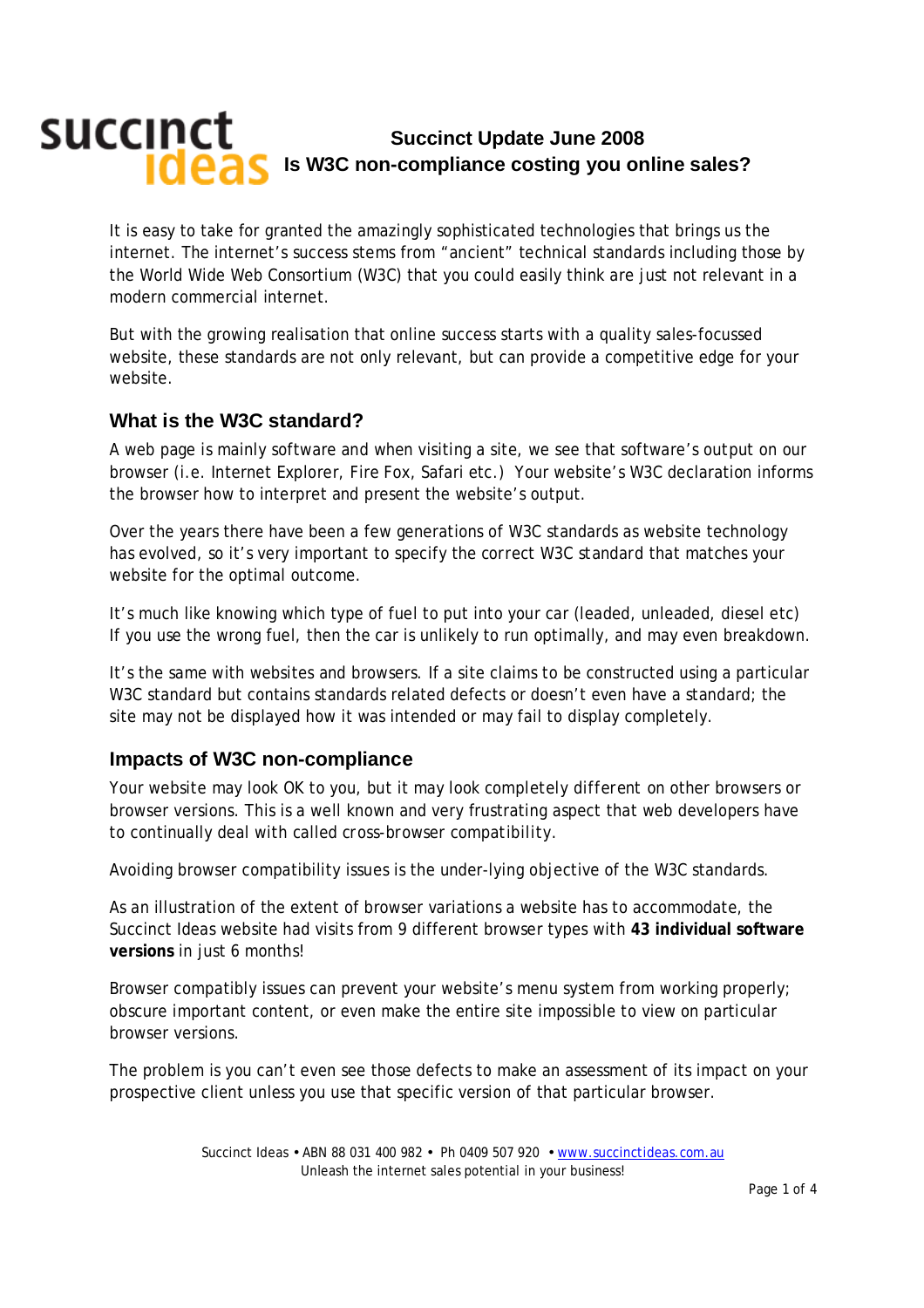# succinct **Succinct Update June 2008 Is W3C non-compliance costing you online sales?**

Sales prospects will not invest their valuable time if your offerings are displayed in an unusable or distorted arrangement. The visitor's poor online experience also creates a negative impression of your organisation which further prejudices your sale opportunity.

A non-compliant website will not only undermine your business' creditability, but it scares sales leads away that you didn't even know you had! It's a *sales prevention* website!

## **Testing for W3C compliance**

W3C have made assessment easy by providing a free validation tool: http://validator.w3.org/

Enter the website address and the validator will test the web page using the W3C standard the site claims to comply with.

If the validator reports *no doctype found* then your site does not even declare a W3C standard.

The validator results include references information on how to resolve any issues encountered, although much of it is *deep geek*.

### **How to get W3C compliant**

W3C compliance is something your web developer can do when building your site if they know it's important to you, and of course it is!

Depending on your website's technical sophistication, achieving W3C compliance may be as simple as setting options in the web development tool (i.e. Dreamweaver etc) before publishing the site; or it may involve an extended debugging session requiring deep technical knowledge on HTML and W3C standards.

## **Which W3C standard?**

Speak to your web developer to determine which W3C standard best suits your site. Each W3C standard version comes in two forms 'strict' and 'transitional'.

In my view it is better to fully comply with the less disciplined transitional standard than to not comply with the more onerous strict standard.

Technical folks may object to this, but we are focussing on *complying* with the W3C standard for a sales objective, not technical perfection.

#### **Edits can lead to compliance issues.**

W3C compliance issues can creep into your site through edits and additions so it is important to retest W3C compliance following these modifications.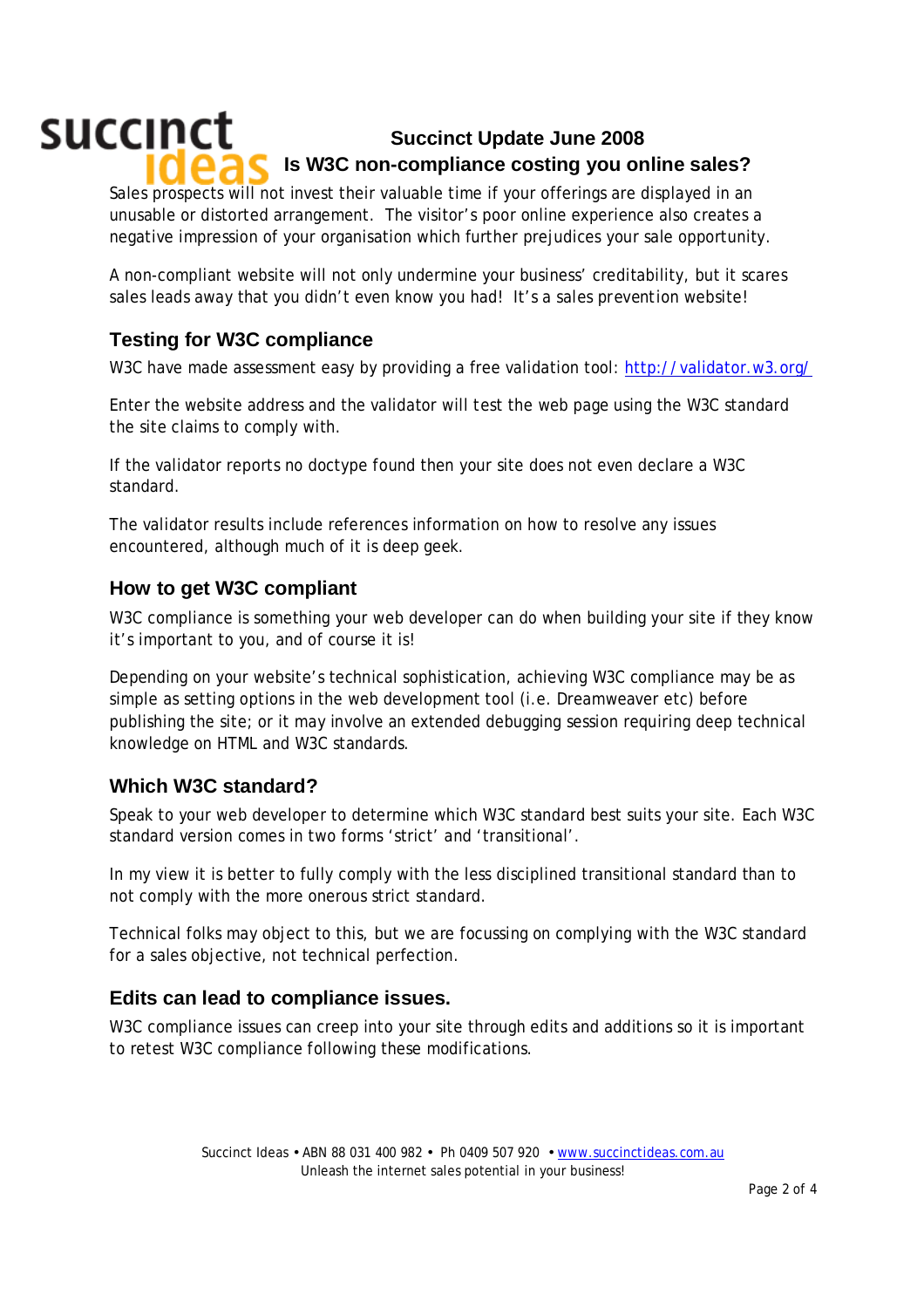## succinct **Succinct Update June 2008 Is W3C non-compliance costing you online sales? No W3C standard at all?**

Many sites I encounter have no W3C declaration at all. These sites unfortunately run a real and genuine risk of inconsistent display over a variety of browser types and so the opportunity for compromising potential sales and business reputations is real.

## **The W3C badge**

If demonstrating W3C compliance is important for your business, the W3C validator provides details on how to display a W3C logo on your compliant web pages.

#### **Where to go from here**

- 1. Assess each page in your site for W3C compliance If there are issues, take them up with your web developer for resolution. Note that if your website brief did not specify W3C compliance then it is not reasonable to expect this to be a warrantable issue.
- 2. Re-test W3C compliance when web site edits or modifications are undertaken.
- 3. Have your website tested in the browser and version editions that visitors are using to ensure it displays fully and as intended to your target audience. Source the list of browsers and browser versions being used from your website activity statistics. NB Typically Internet Explorer represents around 80%, Firefox 15%, Safari and others the balance.
- 4. Specify W3C compliance for your next web site design specification to ensure you are maximising the sales opportunity for your website from the ground up.

If your business has a quality based culture, you will understand the value of operating a standards based website.

Even if you don't, you will still draw comfort from the knowledge that visitors to your website will enjoy a consistent view of your online business no matter which browser they use.